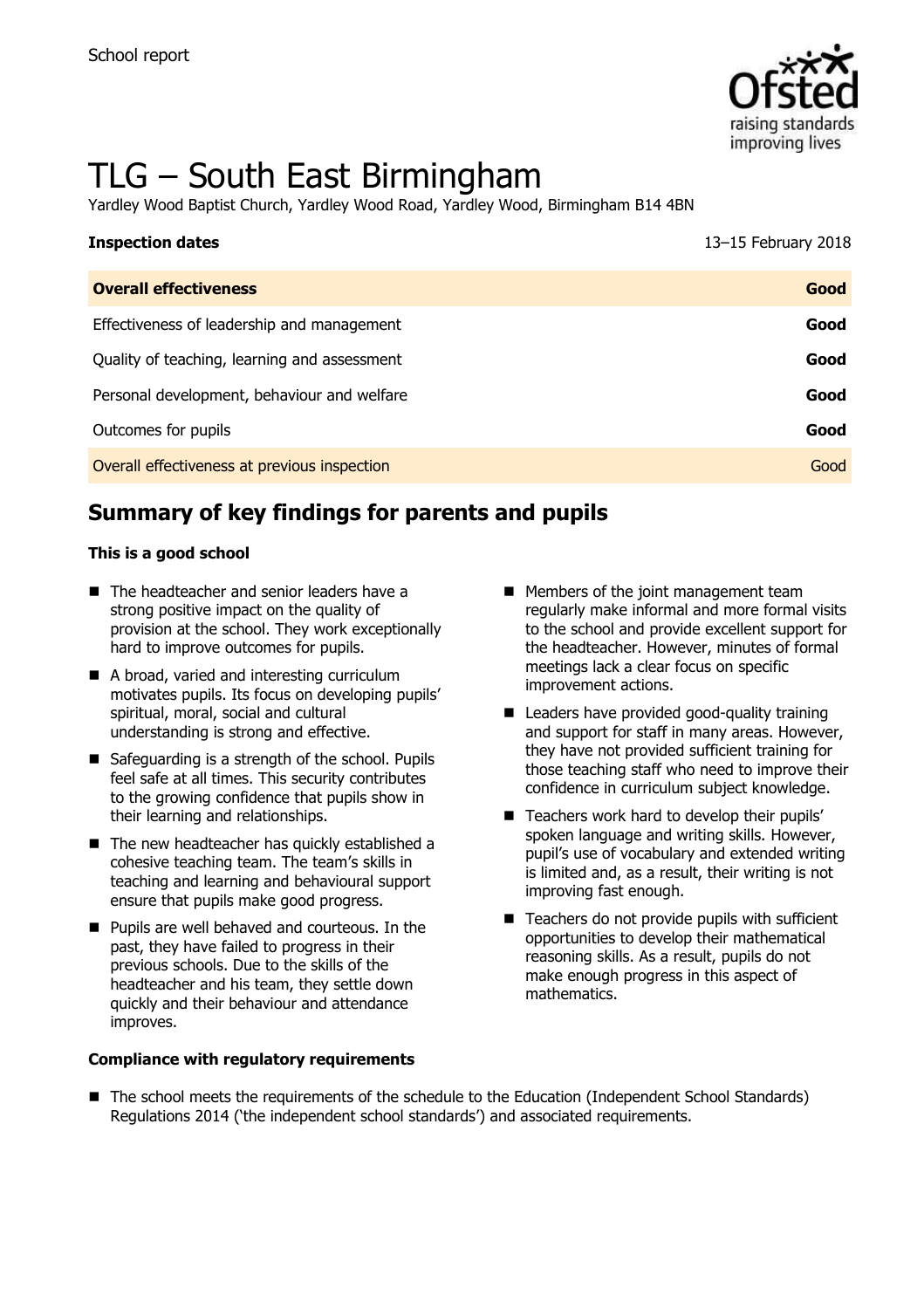

# **Full report**

#### **What does the school need to do to improve further?**

- **Improve leadership by ensuring that:** 
	- written records of management team meetings show clearly the necessary improvement actions
	- staff receive continual professional development in areas where their subject knowledge is less secure.
- $\blacksquare$  Improve teaching by ensuring that pupils:
	- extend their knowledge and use of vocabulary
	- are encouraged to develop their extended writing skills across the curriculum
	- have more opportunities to develop their mathematical reasoning.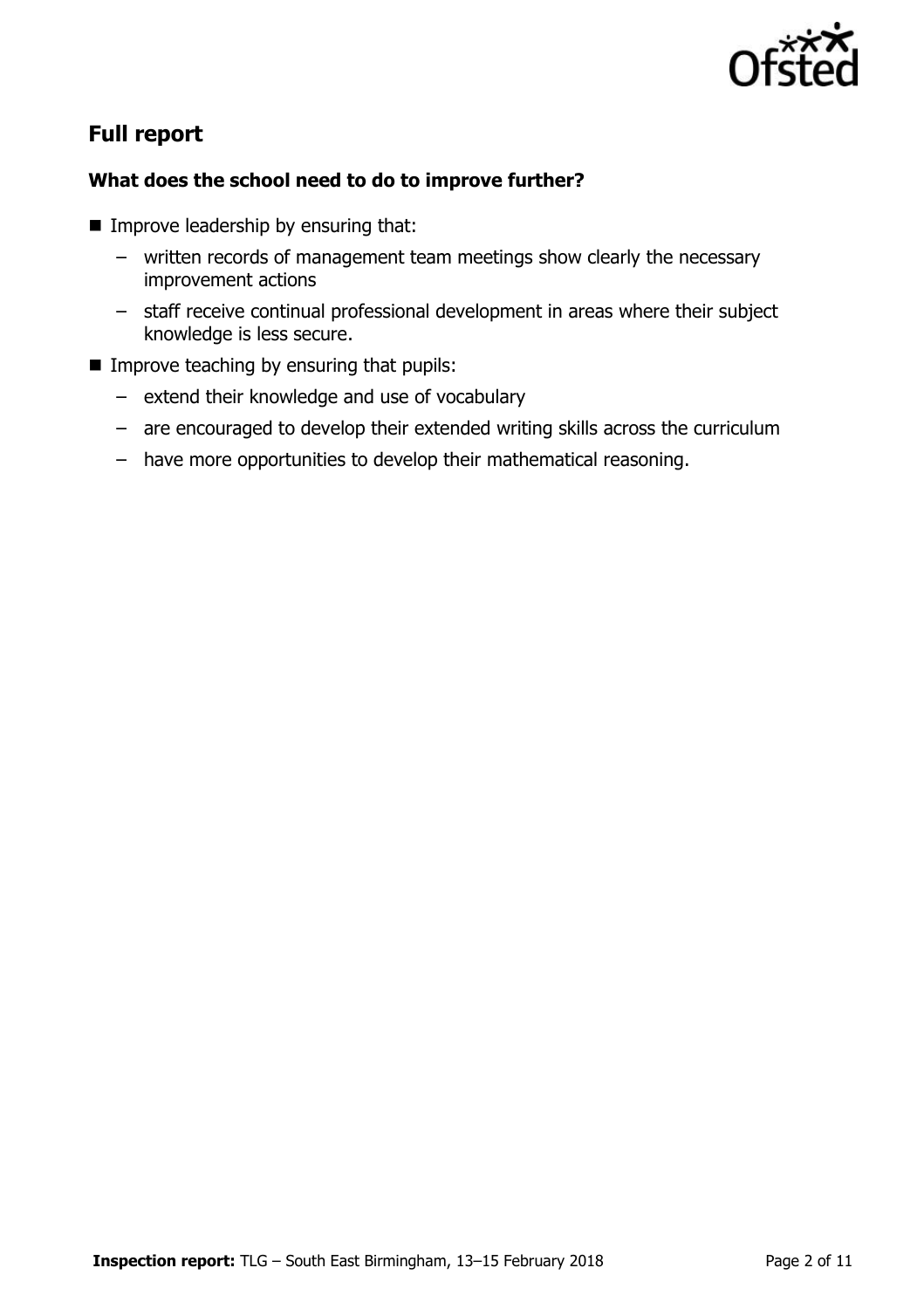

# **Inspection judgements**

#### **Effectiveness of leadership and management Good**

- Leaders have ensured that the school meets all of the independent school standards.
- Leaders are determined in their efforts to address the individual, social, emotional and learning needs of young people, and to develop their self-esteem.
- The proprietor and leaders have a good awareness of the school's effectiveness. They have used a clear set of priorities that have had an impact on both the emotional and academic progress of the pupils. Their self-evaluation is realistic and accurate.
- The new headteacher, who has been in this role since January 2017, has quickly created a cohesive and capable team of teaching staff.
- Staff morale is high. Relationships at all levels are very good. All staff who completed the Ofsted inspection survey indicated that they enjoy working at the school. They feel that they are well supported in their roles and personal well-being by the management.
- The school keeps excellent records of all pupils and their individual needs. Records of each pupil's behaviour and starting points are thorough and provide a reliable basis for discussing their academic and social progress.
- The school has good relationships with relevant external agencies.
- The curriculum provides pupils with a broad and balanced programme of activities. Pupils study a core curriculum of mathematics, English, science, personal, social, health and economic education (PHSE), information and communication technology (ICT) and physical education (PE), religious education (RE), music, art, independent learning, life skills and citizenship. Pupils end the year by taking entry level, level 1 and level 2 or GCSE examinations when they return to their referring schools.
- Leaders have also included in the curriculum lessons that have a significant impact on pupils' spiritual, moral, social and cultural (SMSC) development. History, English and citizenship lessons are particularly well linked to SMSC development. As a result, pupils develop a secure understanding of these areas. The principle of equality of opportunity is realised. The school promotes well the British values of tolerance and respect. Discrimination is not tolerated and is explored fully. The minister of Yardley Wood Baptist Church provides spiritual support for the teaching staff.
- Leaders have ensured that a variety of good-quality safeguarding policies are displayed on the school website. The safeguarding and child protection policy is effective and meets current government requirements.
- Leaders have put in place assessment procedures to ensure that pupils' progress is effectively monitored and recorded in English and mathematics. A new assessment procedure is being trialled that records progress in all subjects across the curriculum. Teaching plans ensure that they cater for the individual needs of pupils well. Learning support assistants receive detailed information about each individual pupil's needs to support their work.
- Leaders have created good relationships with parents and carers of the pupils who attend the school. All parents spoken to by the inspector were enthusiastic about their child's progress since joining the school. A typical comment from a parent was: 'The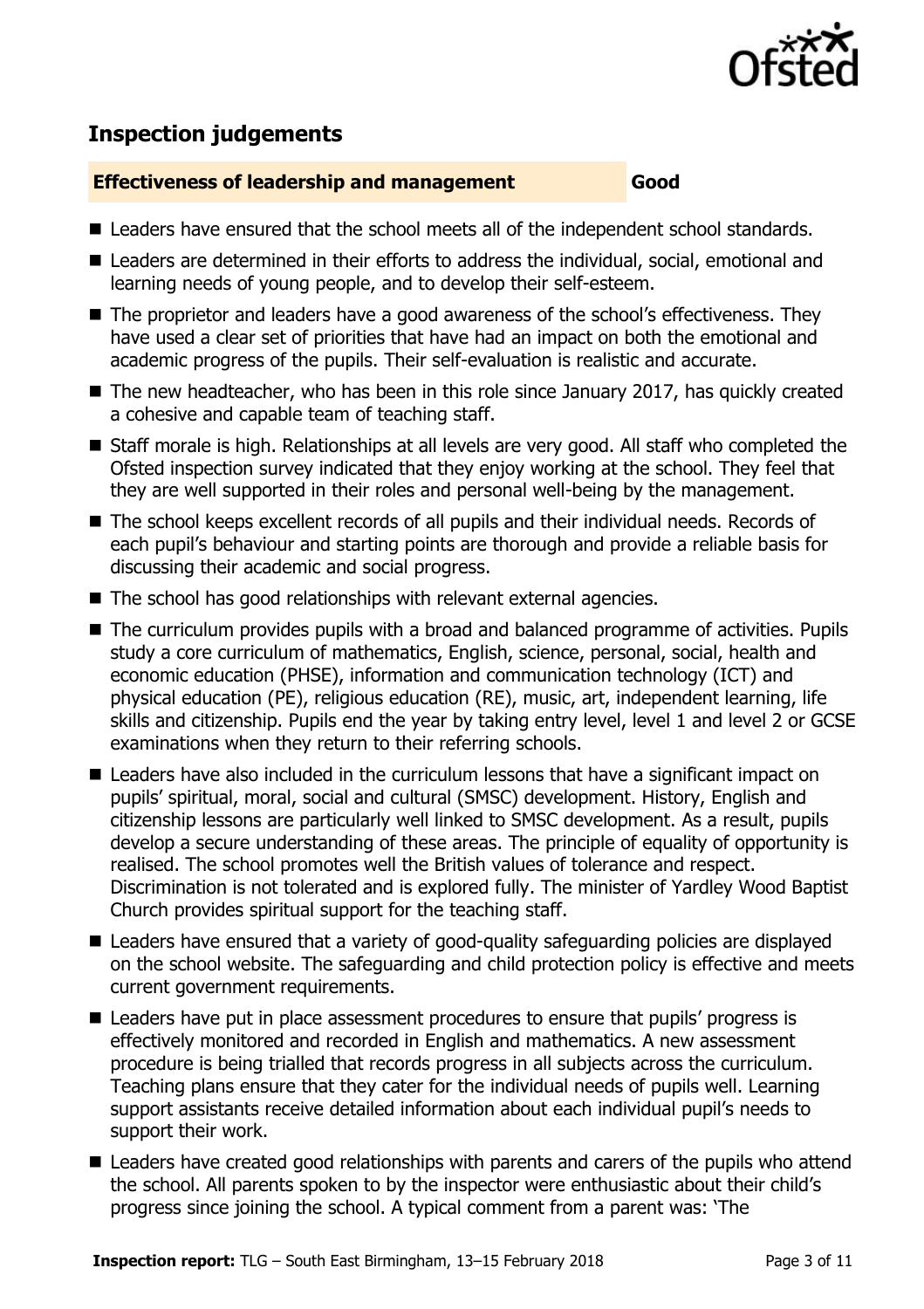

understanding the team have of the pupils and the interaction they have with them has been brilliant. Their understanding of my child and his emotional well-being is exceptional.'

- The headteacher has created exceptionally good relationships with the leadership of the base schools and the local authority programme director for 'Education Extra'. They hold the school in high regard.
- Leaders have ensured that the school's accessibility plan meets all the requirements of the 2010 Equality Act.
- Strong collaboration with the teaching and learning leader, as well as the support manager from TLG, has had a significant impact on the progress that pupils make. They support the headteacher with targets for improvement. He in turn supports his staff with their own termly 'success plans'. A programme of lesson monitoring by the teaching and learning leader from TLG supports teaching staff to improve their skills. He has also developed a useful self- and peer-evaluation tool that enables staff to evaluate their own teaching. However, due to the small numbers of staff, teachers are sometimes required to teach subjects where they do not have sufficient expertise. For this reason, the teaching team still requires further support with subject knowledge in lessons where they feel less secure.

#### **Governance**

■ The joint management team includes senior members of TLG and Yardley Wood Baptist Church; they provide good support and challenge for the headteacher. However, the records of formal meetings lack a clear focus on what improvement actions have been agreed and an evaluation of their impact on the provision.

### **Safeguarding**

- The arrangements for safeguarding are strong. The leaders have created a strong culture of shared responsibility for protecting pupils and this permeates all areas of the school's work. All staff know the designated safeguarding leader to contact if they have concerns about pupils. They are all appropriately trained in all aspects of safeguarding. Leaders are tenacious in following up concerns and ensuring that they inform outside agencies when a pupil is at risk or missing from education. Appropriate records are kept that detail safeguarding concerns and actions. Staff are well trained to recognise signs of extremism and radicalisation.
- The headteacher has created excellent links between the school and its base schools. As a result, both schools are immediately aware of pupils who are late or absent. The school takes prompt action to find out the whereabouts of any pupil who does not arrive at the appropriate time.
- The school occupies part of the Yardley Wood Church building. It is a modern, wellmaintained building with high standards of cleanliness and safety measures. Fire evacuation routes are clearly indicated. The building is regularly checked for fire risk and other safety hazards. Risk assessments for all aspects of school life, and for individual pupils where necessary, are rigorously maintained. The premises meet all the independent school standards.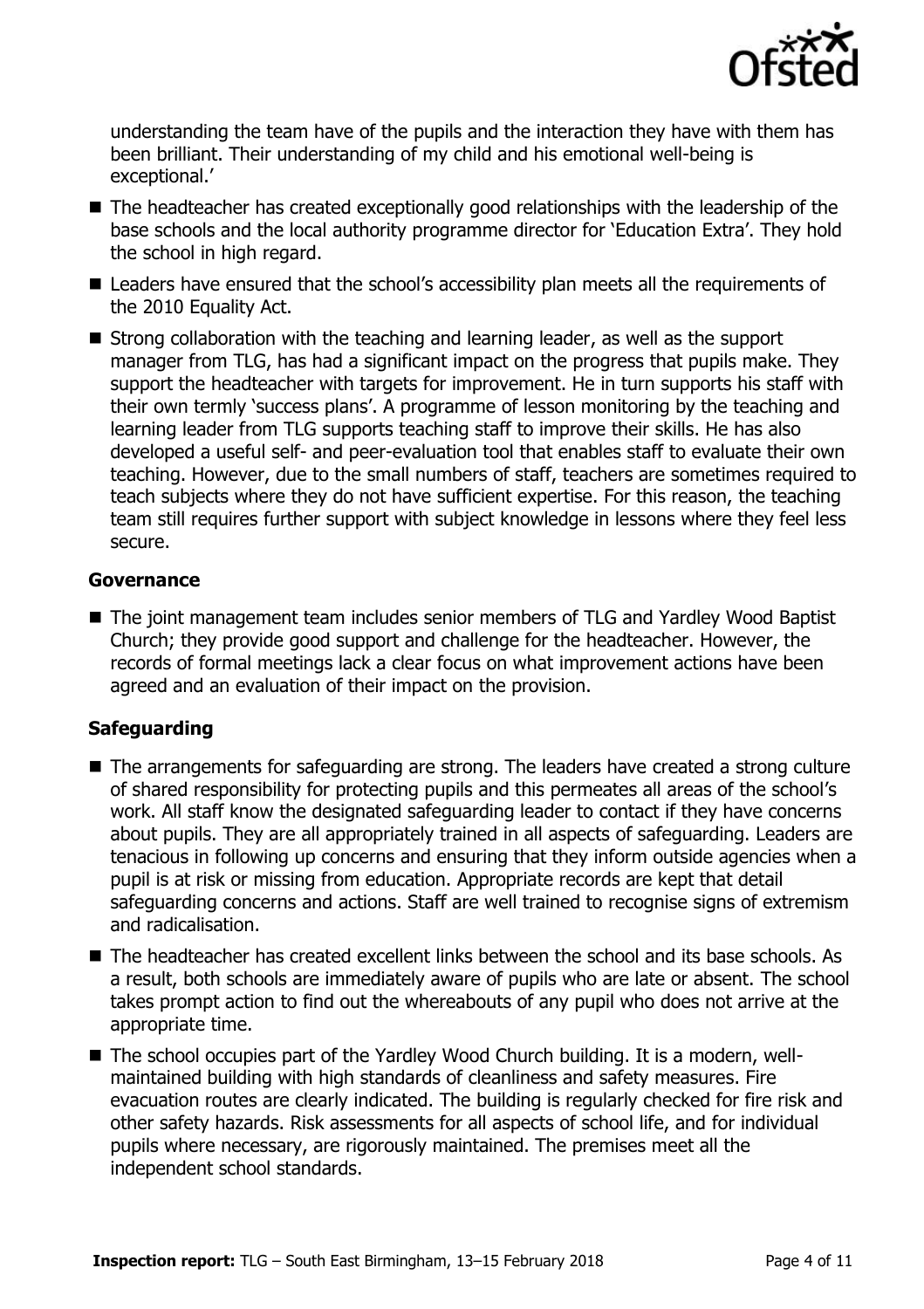

#### **Quality of teaching, learning and assessment Good**

- The calm learning environment ensures that pupils feel secure and therefore able to apply themselves to learning. Teachers care deeply about pupils' personal well-being and educational progress. Relationships between staff and pupils are based on mutual respect. All of this helps pupils to work steadily and to make good progress in most lessons.
- Teaching staff make good use of the high-quality resources they have to promote pupils' learning. Learning areas are of good quality and well resourced. Teachers use the learning areas well to provide a mix of group and individual activities that meet pupils' needs well and support their progress.
- **Pupils benefit from daily independent learning lessons where they choose their own topics** to research and then present their findings. As a result, they can pursue their own interests and gain confidence from sharing their specific knowledge with others.
- Teachers successfully encourage pupils to improve their reading skills, including reading aloud. They ensure that the development of reading is integrated into personalised pupil plans and into research tasks in the classroom. Teachers plan and deliver effective lessons that link reading and writing well.
- Learning support assistants provide effective support for pupils. They are well trained in the skills needed to support pupils with behavioural, emotional and mental health issues. They frequently redirect pupils whose attention may be wandering and deflect situations where emotional difficulties could cause disruption. As a result, the pupils do not disturb each other and are able to refocus on the lesson. The effective questioning skills of the learning support assistants also promote learning.
- **Pupils enjoy a range of opportunities for learning in the wide-ranging curriculum. An** ongoing project for citizenship involves pupils working collaboratively in pairs to create a model town. Teachers challenge pupils to decide what buildings would be needed and what rules would be required for the citizens of the town. Pupils have become extremely engaged in this project. In one town they placed a church and a mosque next to each other to promote inter-faith understanding.
- Learning about equalities is deeply embedded in the work of the school. For example, in work about the Second World War, pupils watched a film about Auschwitz that prompted them to air their views about the treatment of Jews. This work was also linked to work about Somalia, where pupils compared their own lives with the lives of a Somalian girl living in a war zone. The pupils found that their own lives are much safer than the lives of many people in Somalia or the lives of Jews in the past.
- English lessons successfully enable pupils to develop their writing and reading abilities and focus appropriately on spelling and grammar. However, for some pupils, particularly those with a limited vocabulary, teachers do not ensure that they extend their use of words well enough. Pupils do not use extended writing across the curriculum often enough.
- Mathematics teachers use resources well to engage pupils in learning. Teachers ensure that they identify gaps in pupils' knowledge and then make sure that they can apply their new skills to everyday life. However, pupils have too few opportunities to develop their mathematical reasoning.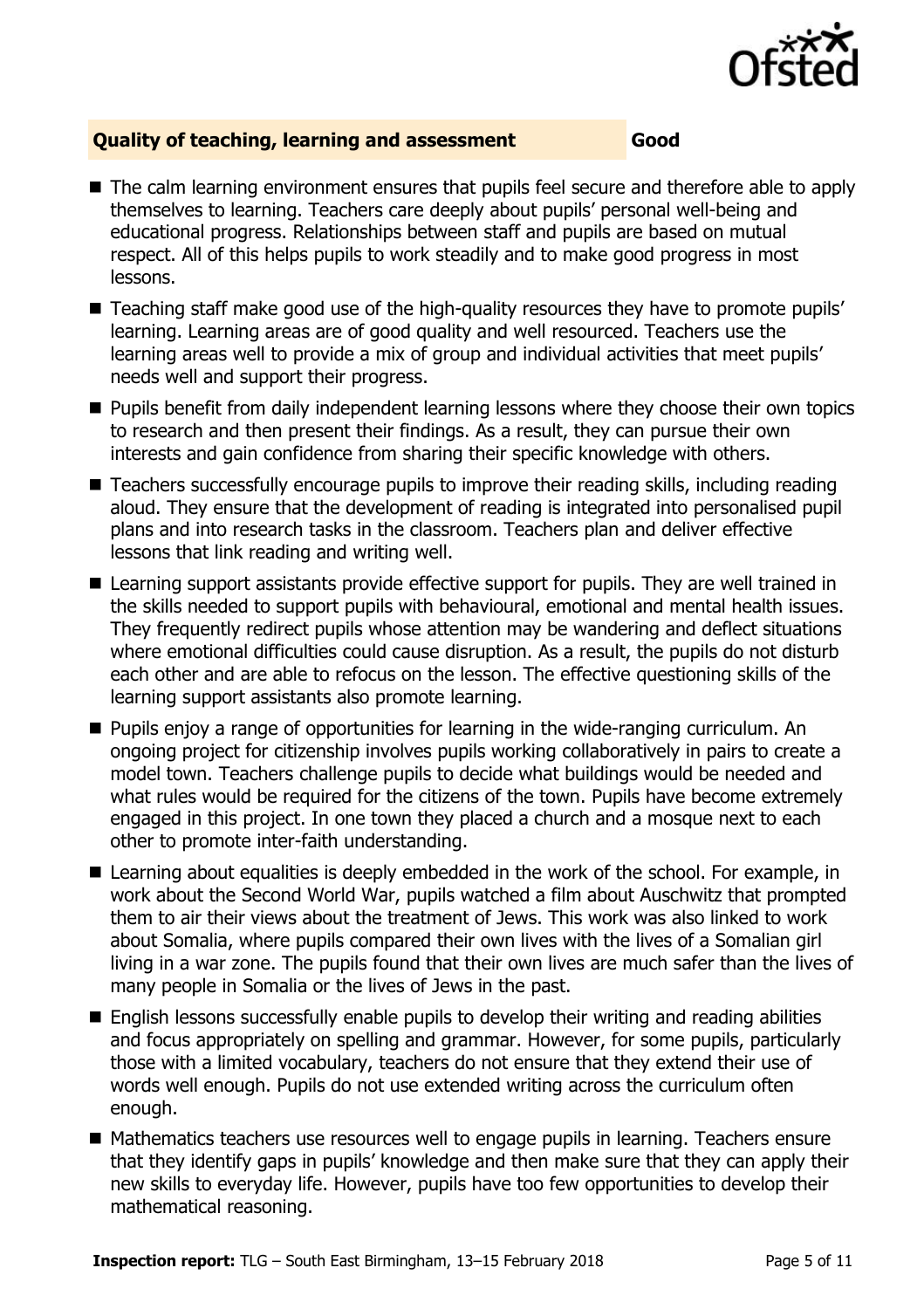

#### **Personal development, behaviour and welfare Good**

#### **Personal development and welfare**

- The school's work to promote pupils' personal development and welfare is good. Pupils begin to develop greater confidence in themselves as they spend more time in the school. Pupils spoke confidently to the inspector about their social development. They told the inspector that they enjoy the opportunity to work with a small group of people, as opposed to the larger numbers in a mainstream school.
- Good transition arrangements when pupils join the school ensure that the views and wishes of pupils and parents are fully considered as they become accustomed to the new environment. The school works well with the base schools and agencies to gather important information about each pupil.
- $\blacksquare$  The school is a secure environment where the pupils say that they always feel safe. Pupils' confidence grows as they become more accustomed to the fact that adults are all striving for their success and well-being. One pupil said, 'I love this school because it has changed me around from what I used to be. I can talk to the headteacher about anything.'
- Staff are highly skilled at recognising pupils' emotions and are able to pre-empt any difficulties that might occur in lessons. Pupils are offered regular opportunities for counselling before their emotions escalate. This vigilance results in a calm learning environment that promotes learning.
- The school teaches the pupils how to keep themselves safe in a variety of situations and online. They know that they should tell someone whom they trust if they have any concerns about their own safety.
- Teachers encourage pupils to raise issues that affect them. They have opportunities to vote for things that are important to them. For example, they voted to give some of their fundraising money to a local charity. They also take votes on which film they would prefer to watch. In this way, they see how democracy works.
- Careers advice and quidance prepare pupils well for their future lives. Teachers provide this guidance during PHSE and citizenship lessons. They help pupils to think about what they would like to do with their lives and to realise the qualities they will need for the choices they make. The pupils spoken to by the inspector had very clear ideas about their futures.
- Spiritual, moral, social and cultural education effectively supports pupils to develop their relationships and understanding of the community and the world. Pupils have opportunities to learn about serving the community in fundraising events for charities and in their work about creating their own town.
- Educational visits support pupils' educational and SMSC development. For example, they visited the Birmingham Science Museum Thinktank and were particularly engrossed in the display about genetics and DNA. Invited speakers stimulate development in knowledge about how to keep safe. A drugs and alcohol workshop, as well as a sex education workshop, taught them how to keep themselves safe. They also had a visit from a young man who had spent some time at this school. He told the pupils how he had turned his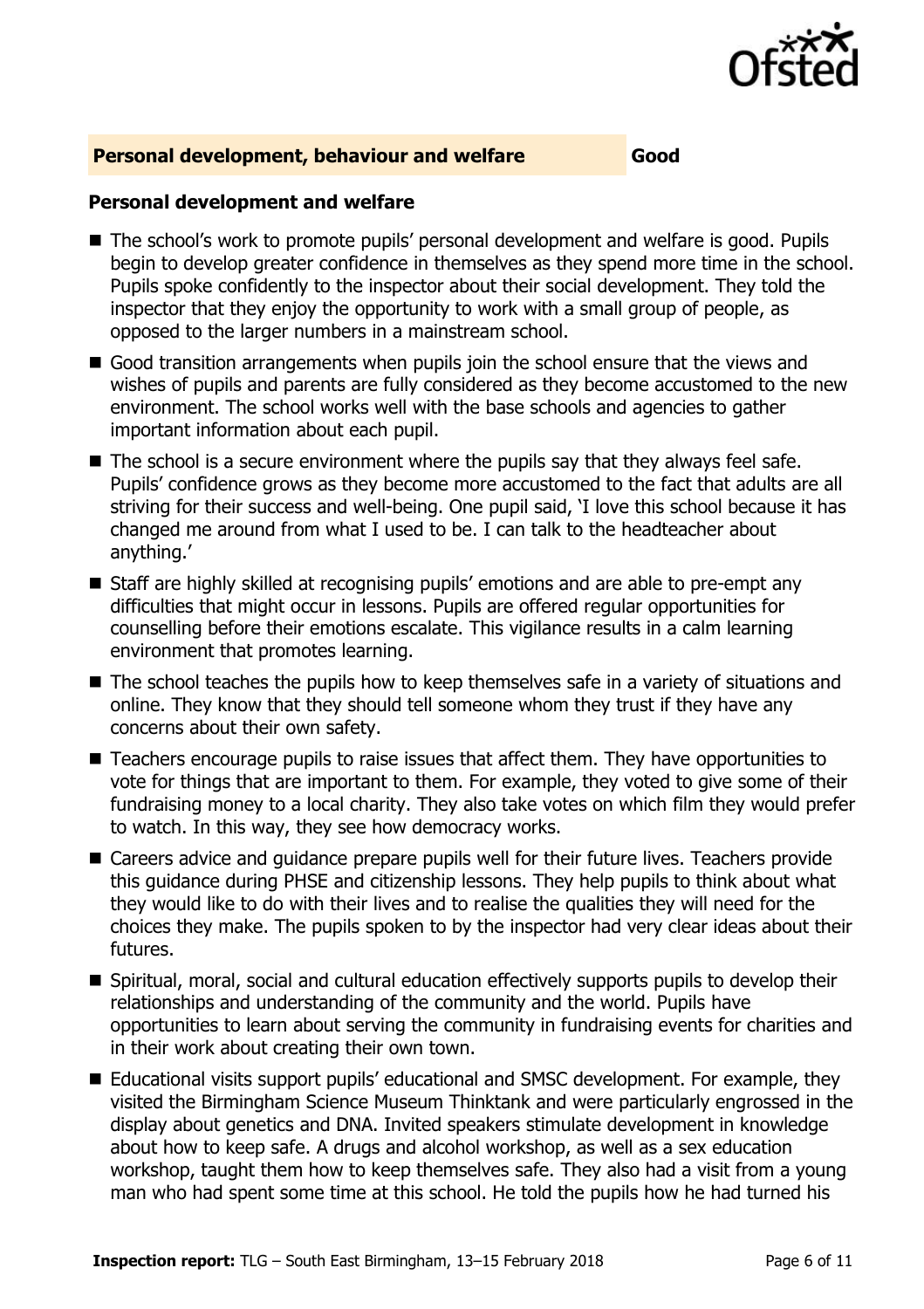

life around by gaining qualifications and now works for a charity. As a result, the pupils develop a deeper understanding of issues that affect their lives as well as how difficulties can be overcome.

■ The school prepares pupils well for life in modern Britain. They learn about the law in relation to equalities, different religions and cultures and about democracy. They are knowledgeable about similarities and differences between major religious faiths.

#### **Behaviour**

- The behaviour of pupils is good.
- Leaders have developed a strong behaviour code that all pupils understand and that is used effectively. Frequent rewards for good behaviour and good working attitudes build up into more significant rewards that encourage the pupils to do well. For example, rewards have included visits to a low ropes obstacle course, trampolining, go-karting and the cinema. Pupils have clear rules to follow and good opportunities for counselling when they request it. Where pupils have been excluded for serious offences, they are supported to return to school and begin again.
- **Pupils behave well in lessons and around the school. They are courteous and respectful to** staff and visitors. On the recent visit to the Thinktank, the workshop leader praised their behaviour. School logs of behaviour show that pupils' behaviour improves the longer they are in the school. For each individual, classroom behaviour improves and there are fewer exclusions.
- The vast majority of pupils either attend regularly or have made marked improvements to their attendance since joining the school. The school works hard to improve the attendance and punctuality of the minority who do not attend regularly enough.

#### **Outcomes for pupils Good**

- Most of the pupils are disadvantaged and/or have special needs. The progress they make is because of the good leadership and highly committed staff that give support to their social, mental, emotional, health and academic education. All pupils have made good progress in their emotional development.
- The vast majority of pupils have made good academic progress in English and mathematics, including those who have special educational needs and those who speak English as an additional language. This is because of the accurate assessments when pupils arrive in the school and because of each pupil's individualised learning programmes. A minority of pupils have made good progress in only one subject.
- **Pupils have good opportunities to enjoy reading. They read in every lesson; some of them** read for their own enjoyment. They read when they research their own projects in independent learning sessions. As a result, their progress in reading is good.
- **Pupils in this school have been unable to progress in their previous schools due to their** emotional and behavioural difficulties. Pupils' confidence develops the longer they are in the school. Pupils only stay in this school for a short time, no longer than one year. Previous pupils have successfully returned to their base schools, moved to further education or another school where they could take further qualifications and GCSEs. Some have gained employment.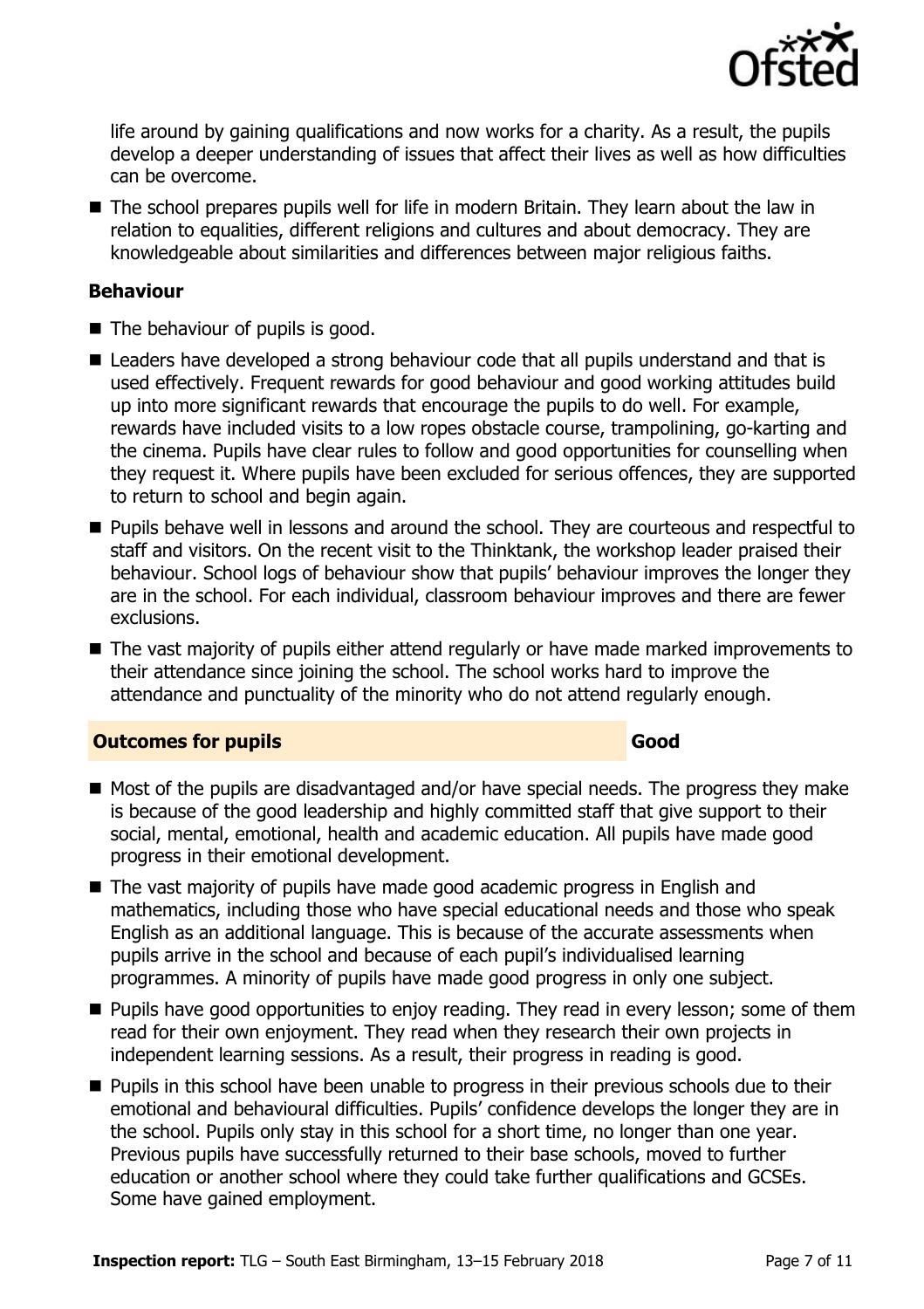

# **School details**

| Unique reference number  | 139962   |
|--------------------------|----------|
| DfE registration number  | 330/6015 |
| <b>Inspection number</b> | 10033583 |

This inspection was carried out under section 109(1) and (2) of the Education and Skills Act 2008, the purpose of which is to advise the Secretary of State for Education about the school's suitability for continued registration as an independent school.

| Type of school                      | Other independent school          |
|-------------------------------------|-----------------------------------|
| School category                     | Independent school                |
| Age range of pupils                 | 11 to 16                          |
| Gender of pupils                    | Mixed                             |
| Number of pupils on the school roll | 7                                 |
| Number of part-time pupils          | 1                                 |
| Proprietor                          | Yardley Wood Baptist Church       |
| Chair                               | Don Russell                       |
| <b>Headteacher</b>                  | Paul Mahon                        |
| Annual fees (day pupils)            | £14,352                           |
| Telephone number                    | 0121 474 5412                     |
| Website                             | www.tlgsoutheastbirmingham.org.uk |
| <b>Email address</b>                | paul.mahon@tlg.org.uk             |
| Date of previous inspection         | 15-17 July 2014                   |

#### **Information about this school**

- TLG South East Birmingham is an independent day school providing part-time and fulltime education for students with behavioural, emotional and social difficulties. These students have been excluded or are at risk of exclusion from their mainstream schools.
- The school is located in the premises of Yardley Wood Baptist Church, Birmingham. It is run by the Yardley Wood Charitable Company in partnership with TLG, The Education Charity.
- $\blacksquare$  The school is registered to admit up to nine students in the age range 11 to 16 years.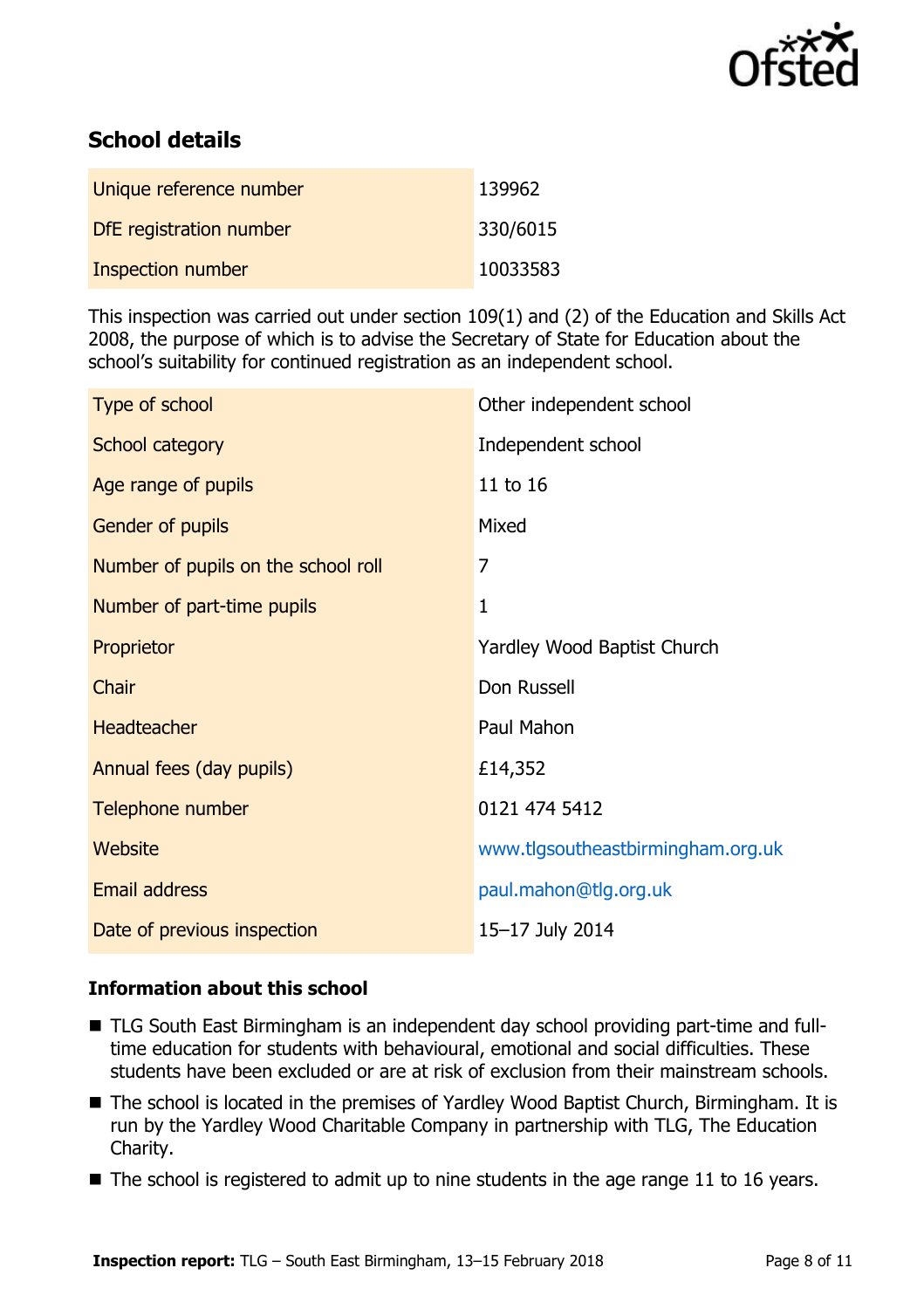

There are currently seven students on roll.

- The school provides education for four days each week and a small number of students attend for just two days. Students are dual registered and their base schools are responsible for their education on the remaining days of the week.
- The school's mission and values are based on Christian principles. It aims to tackle the issues that underpin behavioural difficulties and to develop learning skills, leading to qualifications and reintegration into schools, further education or employment.
- Off-site locations are used for some aspects of PE and outdoor activities.
- The school's leadership consists of the headteacher, working in collaboration with the proprietor and senior TLG staff. Due to the size of the school, there are no middle leaders.
- The school was registered as an independent school in July 2013, having previously operated as an education centre in the same premises. The previous inspection took place on 15–17 July, 2014.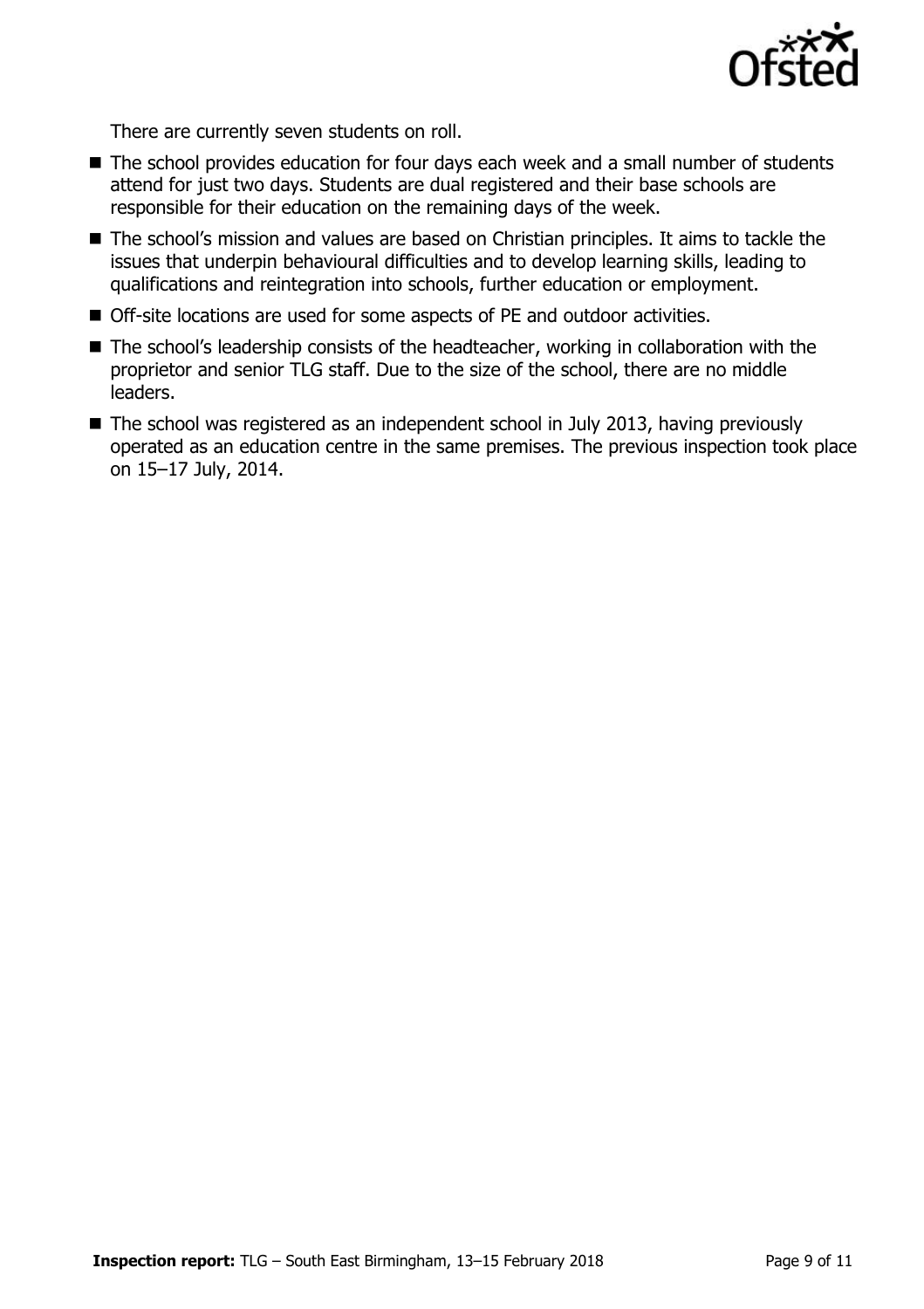

## **Information about this inspection**

- The inspector observed teaching and learning in six lessons and scrutinised examples of pupils' work in a variety of subjects.
- The inspector interviewed three pupils and spoke to four parents on the telephone. She also took into account one written testimonial from a parent and three responses to inspection questionnaires submitted by members of staff.
- The inspector held discussions with the headteacher, two teaching and learning assistants, the teaching and learning leader from TLG as well as the education leader for TLG, the minister of Yardley Wood Baptist Church, the chair of the management committee and the deputy headteacher of one of the base schools. She also spoke on the telephone to the programme director for 'Education Extra' in Solihull.
- The inspector scrutinised a number of school policies, procedures and records in order to check the school's compliance with the independent school standards.

#### **Inspection team**

Mary Maybank, lead inspector **National State Inspector**